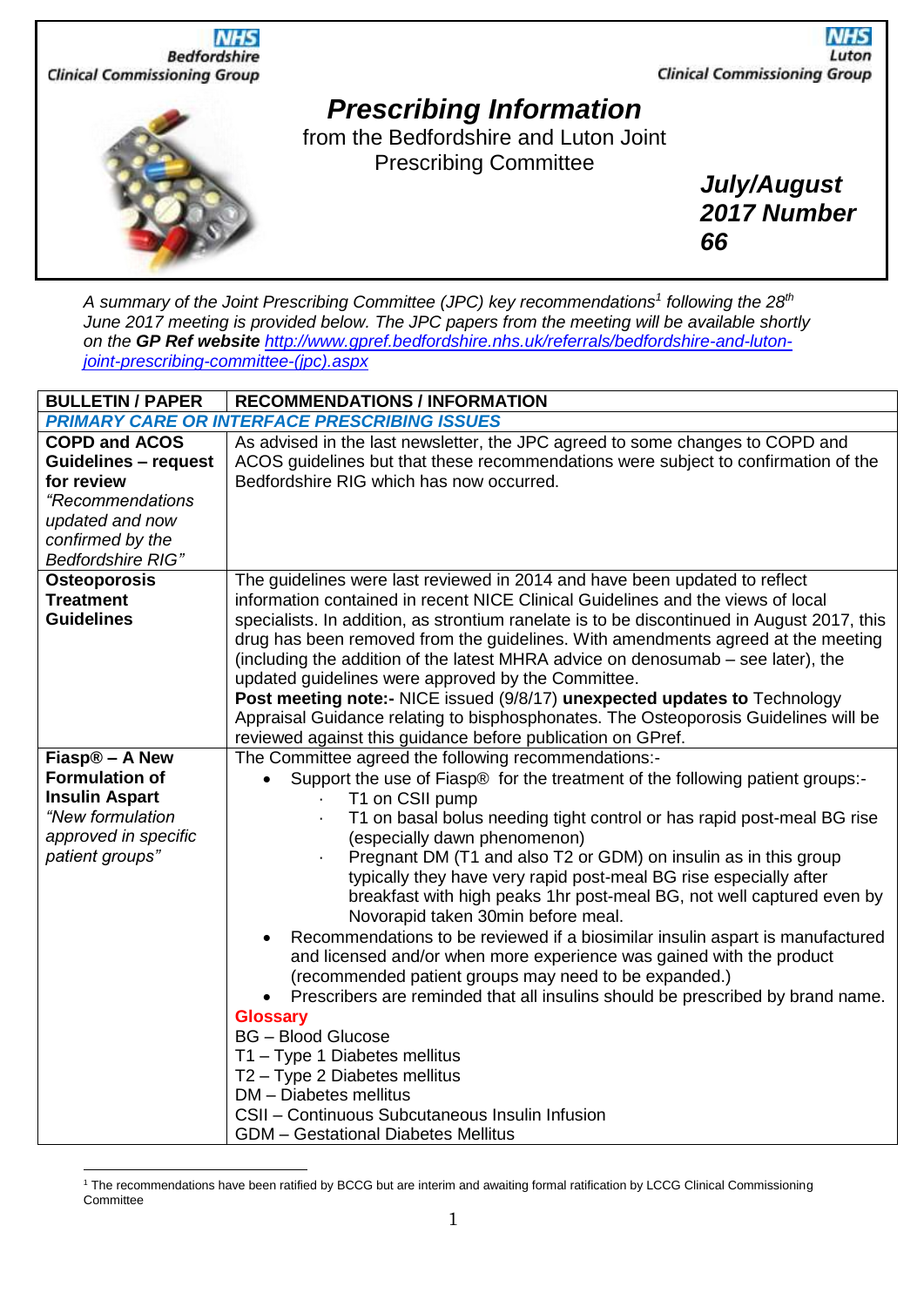| <b>Wound Care</b><br><b>Formulary Update</b><br>"Additions to the<br>Formulary approved" | The Committee ratified the following amendments to the Wound Care Formulary:-<br>Activa Leg Ulcer Hosiery Kit & Actilymph Hosiery Kit have been added to the<br>formulary. This is a cost saving product both in terms of acquisition cost and<br>reduced clinic time. The use of the product is only suitable for about 25% of<br>patients in wound healing, however patients are able to remove and reapply it<br>allowing self-caring of the skin and empowering patients to manage their own<br>wound. In addition patients have a better adherence to hosiery post healing,<br>this may be due to the fact hosiery healed the initial wound. This results in a<br>lower rate of recurrence.<br>Kerracel dressings have replaced Aquacel extra as a cost effective hydrofiber<br>dressing.<br>East of England Priorities Advisory Committee (EoE PAC) |
|------------------------------------------------------------------------------------------|-----------------------------------------------------------------------------------------------------------------------------------------------------------------------------------------------------------------------------------------------------------------------------------------------------------------------------------------------------------------------------------------------------------------------------------------------------------------------------------------------------------------------------------------------------------------------------------------------------------------------------------------------------------------------------------------------------------------------------------------------------------------------------------------------------------------------------------------------------------|
|                                                                                          | The Committee ratified the attached PAC bulletin and recommendations.                                                                                                                                                                                                                                                                                                                                                                                                                                                                                                                                                                                                                                                                                                                                                                                     |
| Oxygen in cluster<br>headaches                                                           |                                                                                                                                                                                                                                                                                                                                                                                                                                                                                                                                                                                                                                                                                                                                                                                                                                                           |
| "Bulletin and                                                                            | Oxygen for Cluster                                                                                                                                                                                                                                                                                                                                                                                                                                                                                                                                                                                                                                                                                                                                                                                                                                        |
| recommendations                                                                          | Headaches - Bulletin 2                                                                                                                                                                                                                                                                                                                                                                                                                                                                                                                                                                                                                                                                                                                                                                                                                                    |
| ratified"<br><b>Drug Safety Updates</b>                                                  | The MHRA Drug Safety Updates for May and June 2017, were noted by the                                                                                                                                                                                                                                                                                                                                                                                                                                                                                                                                                                                                                                                                                                                                                                                     |
| (DSU) and Patient                                                                        | Committee for information and action.                                                                                                                                                                                                                                                                                                                                                                                                                                                                                                                                                                                                                                                                                                                                                                                                                     |
| <b>Safety Alerts</b><br>"Important safety                                                | https://www.gov.uk/government/uploads/system/uploads/attachment_data/file/6<br>15844/FINAL_DSU_May_pdf.pdf                                                                                                                                                                                                                                                                                                                                                                                                                                                                                                                                                                                                                                                                                                                                                |
| updates"                                                                                 | https://www.gov.uk/government/uploads/system/uploads/attachment_data/file/6                                                                                                                                                                                                                                                                                                                                                                                                                                                                                                                                                                                                                                                                                                                                                                               |
|                                                                                          | 20777/DSU-June PDF.pdf                                                                                                                                                                                                                                                                                                                                                                                                                                                                                                                                                                                                                                                                                                                                                                                                                                    |
|                                                                                          | <b>Action :-</b><br><b>Denosumab</b> - all current JPC information on denosumab will be updated to include                                                                                                                                                                                                                                                                                                                                                                                                                                                                                                                                                                                                                                                                                                                                                |
|                                                                                          | the warnings.                                                                                                                                                                                                                                                                                                                                                                                                                                                                                                                                                                                                                                                                                                                                                                                                                                             |
|                                                                                          | Brimonidine gel - although the JPC/CCGs have a negative policy on the use of this<br>preparation a warning has been added to scriptswitch as a precaution.                                                                                                                                                                                                                                                                                                                                                                                                                                                                                                                                                                                                                                                                                                |
|                                                                                          | <b>SECONDARY CARE PRESCRIBING/COMMISSIONING ISSUES</b>                                                                                                                                                                                                                                                                                                                                                                                                                                                                                                                                                                                                                                                                                                                                                                                                    |
| <b>Bedfordshire and</b><br><b>Hertfordshire</b>                                          | As the CCG has ratified this statement, it came to the Committee for information and                                                                                                                                                                                                                                                                                                                                                                                                                                                                                                                                                                                                                                                                                                                                                                      |
| <b>Priorities Forum</b>                                                                  | implementation. The following actions were agreed:-<br>• Amend the Botulinum Toxin Proforma to bring it into line with interim Priorities                                                                                                                                                                                                                                                                                                                                                                                                                                                                                                                                                                                                                                                                                                                 |
| (Interim Statement)                                                                      | Forum Statement.                                                                                                                                                                                                                                                                                                                                                                                                                                                                                                                                                                                                                                                                                                                                                                                                                                          |
| on Hyperhidrosis.                                                                        | Amend the Botulinum Toxin Policy to include a link to the Priorities Forum<br>Statement.                                                                                                                                                                                                                                                                                                                                                                                                                                                                                                                                                                                                                                                                                                                                                                  |
| <b>PDT with verteporfin</b>                                                              | The Committee agreed the following recommendation:-                                                                                                                                                                                                                                                                                                                                                                                                                                                                                                                                                                                                                                                                                                                                                                                                       |
| for Chronic Serous<br>Retinopathy.                                                       | To support the use of PDT with verteporfin for the treatment of Chronic<br>$\bullet$<br>Central Serous Retinopathy.                                                                                                                                                                                                                                                                                                                                                                                                                                                                                                                                                                                                                                                                                                                                       |
| "Change in                                                                               | Approval is subject to patient outcomes being provided (via Blueteq                                                                                                                                                                                                                                                                                                                                                                                                                                                                                                                                                                                                                                                                                                                                                                                       |
| recommendations<br>agreed"                                                               | reauthorisation process).                                                                                                                                                                                                                                                                                                                                                                                                                                                                                                                                                                                                                                                                                                                                                                                                                                 |
| <b>Rheumatoid Arthritis</b>                                                              | The Committee agreed the following:-                                                                                                                                                                                                                                                                                                                                                                                                                                                                                                                                                                                                                                                                                                                                                                                                                      |
| - proposal for 3 <sup>rd</sup>                                                           |                                                                                                                                                                                                                                                                                                                                                                                                                                                                                                                                                                                                                                                                                                                                                                                                                                                           |
| biologic agent within<br>the locally agreed                                              | To support the addition of tocilizumab $+/-$ methotrexate as a $3rd$ line biologic<br>agent in patients who have tried one of the alternative second line regimens as                                                                                                                                                                                                                                                                                                                                                                                                                                                                                                                                                                                                                                                                                     |
| <b>Biologic Treatment</b>                                                                | they cannot have the rituximab + methotrexate option. (subset of patients).                                                                                                                                                                                                                                                                                                                                                                                                                                                                                                                                                                                                                                                                                                                                                                               |
| Pathway<br>"Change in                                                                    | (NICE advised that this was acceptable and in line with NICE Technology<br>Appraisal Guidance 247).                                                                                                                                                                                                                                                                                                                                                                                                                                                                                                                                                                                                                                                                                                                                                       |
| recommendations                                                                          | To retain the option to try an alternative TNF inhibitor if a patient has an                                                                                                                                                                                                                                                                                                                                                                                                                                                                                                                                                                                                                                                                                                                                                                              |
| agreed"                                                                                  | adverse event to a TNF inhibitor within the first 6 months of treatment unless it                                                                                                                                                                                                                                                                                                                                                                                                                                                                                                                                                                                                                                                                                                                                                                         |
|                                                                                          | was deemed to be a class effect reaction.<br>To include the addition of etanercept (Benapali®) as the preferred 1 <sup>st-line</sup><br>$\bullet$                                                                                                                                                                                                                                                                                                                                                                                                                                                                                                                                                                                                                                                                                                         |
|                                                                                          | biologic.                                                                                                                                                                                                                                                                                                                                                                                                                                                                                                                                                                                                                                                                                                                                                                                                                                                 |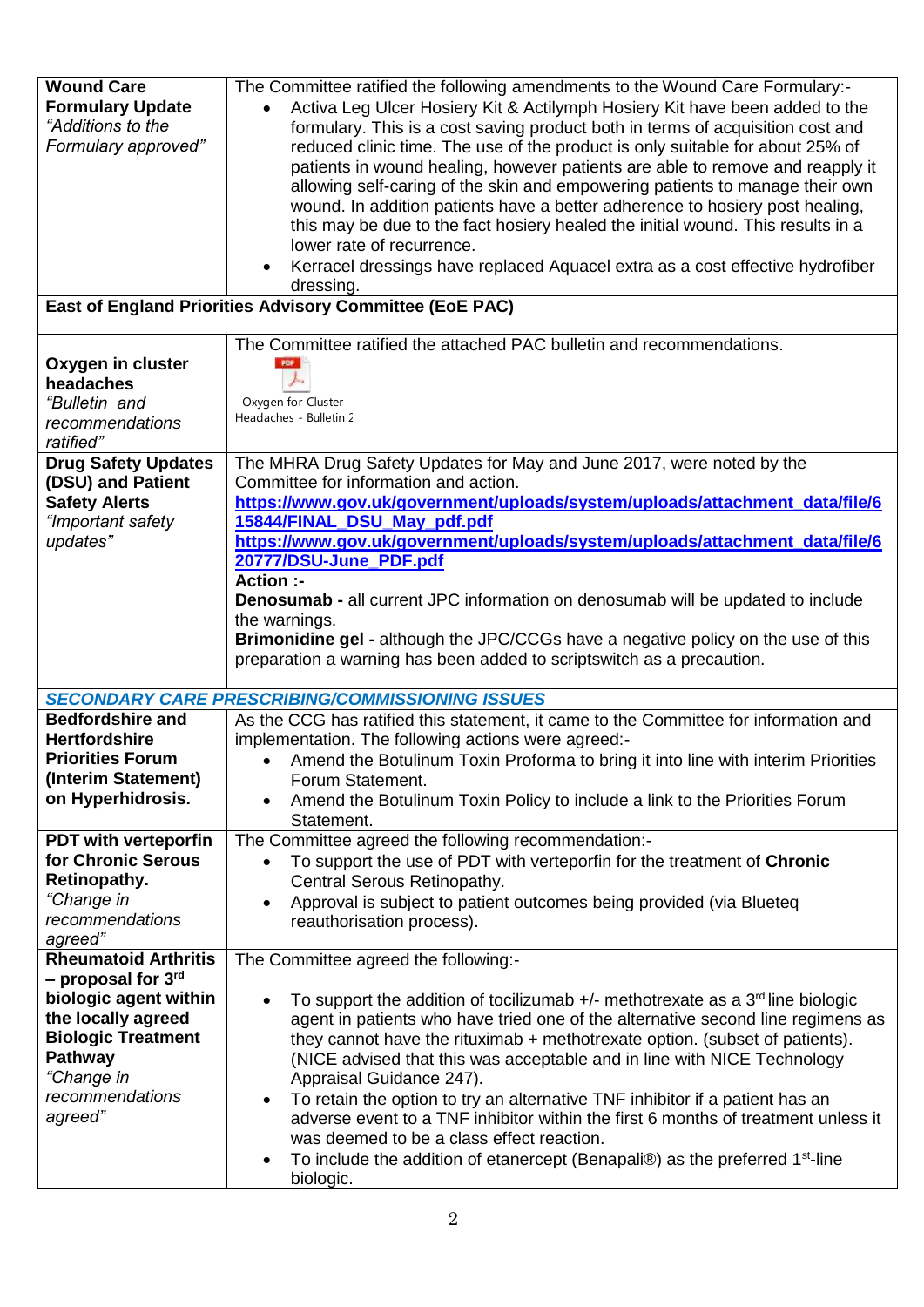|                                                                                                                                                          | To remove the references to review the effectiveness of certolizumab at 3<br>months as per previous guidance as it is no more cost effective than the other<br>agents even with the 3 months free scheme that it currently offered by<br>manufacturer.   |  |
|----------------------------------------------------------------------------------------------------------------------------------------------------------|----------------------------------------------------------------------------------------------------------------------------------------------------------------------------------------------------------------------------------------------------------|--|
|                                                                                                                                                          | It was further agreed that the additional treatment algorithm which covers the select<br>group of patients with a specific set of comorbidities e.g. SLE would be updated to<br>reflect the agreed changes as required.                                  |  |
| Additional Papers/issues considered by the Committee                                                                                                     |                                                                                                                                                                                                                                                          |  |
| <b>JPC Annual Report</b>                                                                                                                                 | The report was ratified by the Committee and will shortly be available on GPref.                                                                                                                                                                         |  |
| 2016/17                                                                                                                                                  |                                                                                                                                                                                                                                                          |  |
| <b>Proposed addition of</b><br><b>Chiltern Vale GP</b><br><b>Representative to</b><br>the Committee (and<br>change to JPC<br><b>Terms of Reference).</b> | The BCCG Chiltern Vale Locality had asked if they could have representation on the<br>JPC. This was agreed subject to confirmation from the LCCG Prescribing Committee<br>(obtained). The JPC Terms of Reference will be amended to reflect this change. |  |

## **NICE Guidance**

**The JPC noted the following NICE Technology Appraisal Guidance for implementation (This list only includes new Technology Appraisal (TA) Guidance where the Commissioning responsibility sits with the CCG):-**

## **Ixekizumab for treating moderate to severe plaque psoriasis Technology appraisal guidance [TA442] Published date: 26 April 2017**

**<https://www.nice.org.uk/guidance/ta442>**

As the draft Ixekizumab NICE Guidance was available when we discussed the Severe Plaque Psoriasis Pathway with the local Dermatology Specialists we discussed the likely place of Ixekizumab in the pathway. Local Specialists advised that it would sit alongside other biologic agents. The Severe Plaque Psoriasis Pathway has therefore been updated to reflect this.

**Certolizumab pegol and secukinumab for treating active psoriatic arthritis after inadequate response to DMARDs**

**Technology appraisal guidance [TA445] Published date: 24 May 2017 <https://www.nice.org.uk/guidance/ta445>**

**The JPC noted the following NICE Guidelines (Medicines related and CCG Commissioned where there was a JPC action):-**

**Osteoporosis, Quality standard [QS149] Published date: April 2017, <https://www.nice.org.uk/guidance/qs149>**

Information from this Quality Standard has been included in the updated Osteoporosis Guidelines.

**Type 2 diabetes in adults: management, NICE guideline [NG28] Published date: December 2015 Last updated: May 2017. <https://www.nice.org.uk/guidance/ng28>**

The JPC approved diabetes treatment algorithms have been updated to reflect the changes to the guideline and were ratified by the Committee**.**

**Vitamin D: increasing supplement use in at-risk groups, Public health guideline [PH56] Published date: November 2014 Last updated: May 2017.<https://www.nice.org.uk/guidance/ph56>**

The JPC does not have Guidelines on Vitamin D use but the CCGs do**.** It was suggested that the CCGs review their current guidance against the updated NICE Guidance. BCCG has confirmed that this has been completed and approved by the BCCG Prescribing Committee. LCCG guidelines were currently under review.

## *Website Access to JPC Documents:*

The *JPC papers from the meeting will be available shortly on the GP Ref website. [http://www.gpref.bedfordshire.nhs.uk/referrals/bedfordshire-and-luton-joint-prescribing-committee-\(jpc\).aspx](http://www.gpref.bedfordshire.nhs.uk/referrals/bedfordshire-and-luton-joint-prescribing-committee-(jpc).aspx) COP TIP for searching for relevant information on GP Ref:*